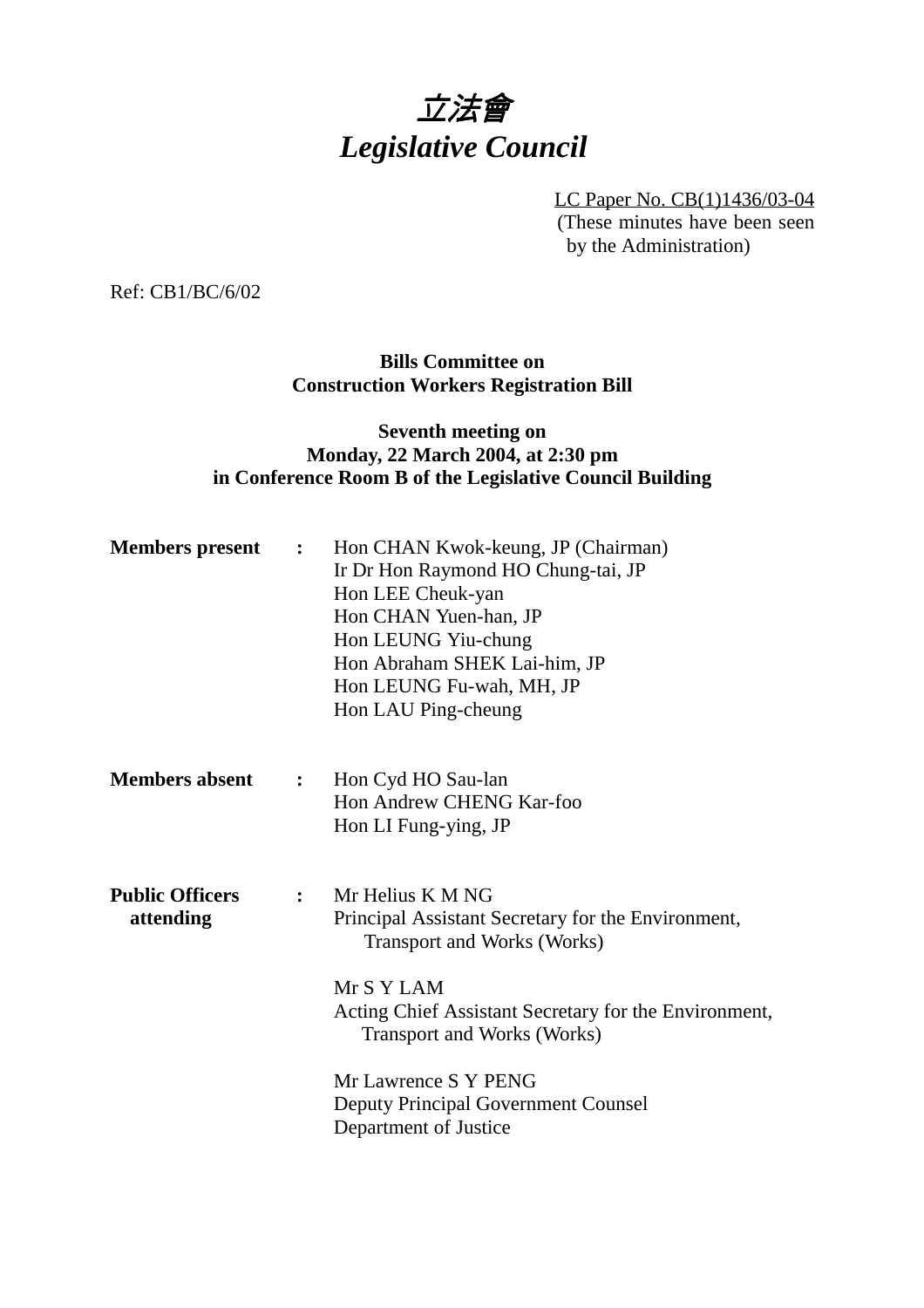|                            |                | Ms Selina LAU<br>Government Counsel<br>Department of Justice |
|----------------------------|----------------|--------------------------------------------------------------|
| Clerk in attendance :      |                | Ms Alice AU<br>Senior Council Secretary (1)5                 |
| <b>Staff in attendance</b> | $\mathbb{R}^n$ | Miss Monna LAI<br><b>Assistant Legal Adviser 7</b>           |
|                            |                | Mr Anthony CHU<br>Council Secretary (1)2                     |

#### Action

**I Confirmation of minutes of meeting and matters arising** (LC Paper No. CB(1)1269/03-04 - Minutes of meeting held on 1 March 2004)

The minutes of meeting held on 1 March 2004 were confirmed.

| $\mathbf{H}$ | <b>Meeting with the Administration</b>                                      |
|--------------|-----------------------------------------------------------------------------|
|              | (LC Paper No. $CB(1)1287/03-04(01)$<br>- The Administration's response to   |
|              | matters raised by the<br><b>Bills</b>                                       |
|              | Committee at the sixth meeting on                                           |
|              | 1 March 2004;                                                               |
|              | LC Paper No. CB(1)1287/03-04(02) - Draft Committee Stage amendments         |
|              | proposed by the Administration;                                             |
|              | Updated version of LC Paper No. - Marked-up copy of the Bill prepared       |
|              | $CB(1)1171/03-04(01)$<br>by the Administration;                             |
|              | LC Paper No. $CB(1)1805/02-03(01)$ - Letter dated 21 May 2003 from          |
|              | Assistant Legal Adviser to the                                              |
|              | Administration; and                                                         |
|              | LC Paper No. $CB(1)1805/02-03(02)$<br>- The Administration's reply<br>dated |
|              | 27 May 2003 to the Assistant Legal                                          |
|              | Adviser)                                                                    |

2. The Bills Committee deliberated (Index of proceedings attached at **Annex A**).

3. The Bills Committee took note of the Administration's response to the comments made by members at the last meeting on 1 March 2004 (LC Paper No.  $CB(1)1287/03-04(01)$ , and agreed to the Administration's proposals in relation to the following matters: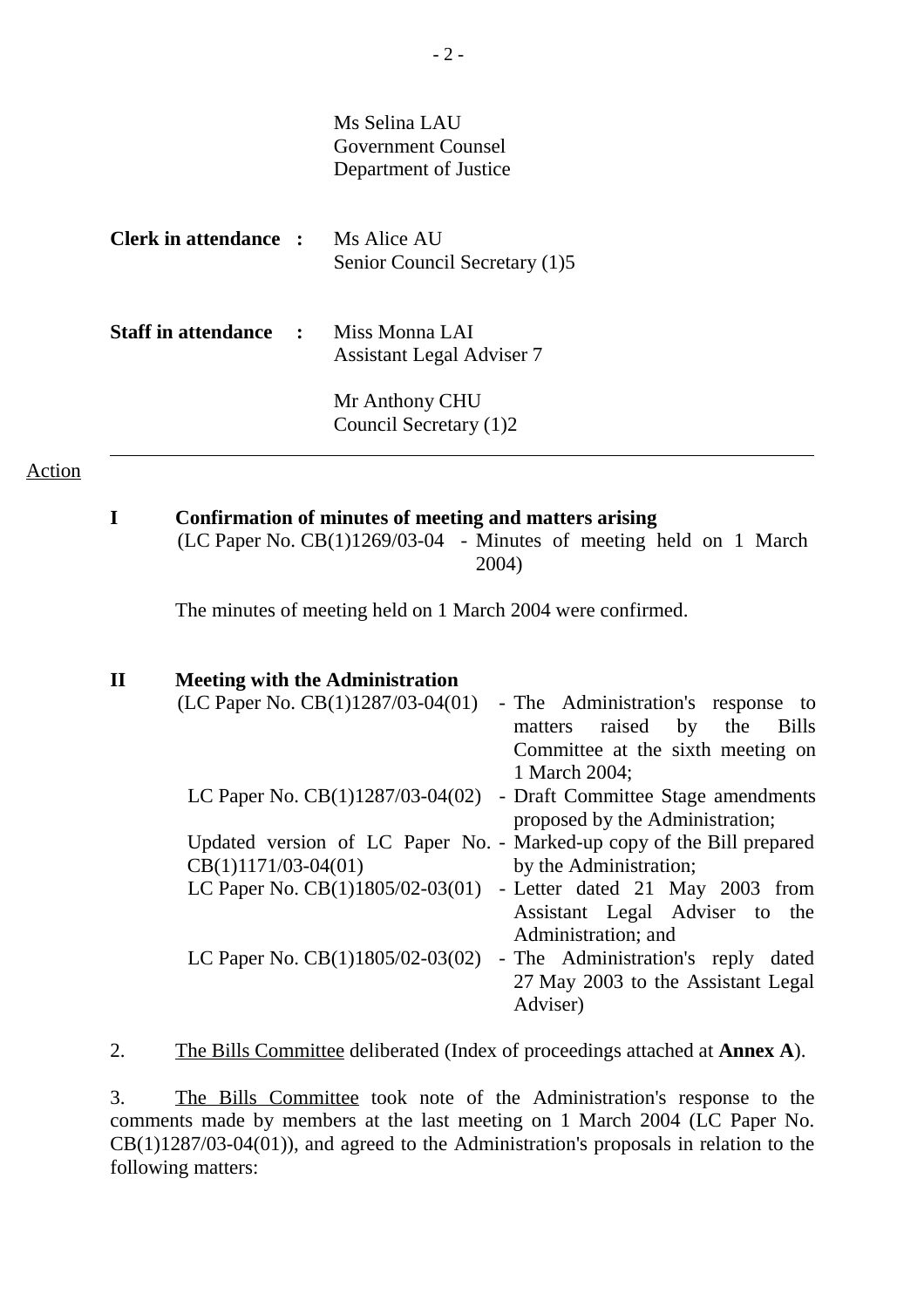- (a) Representatives of the Construction Workers Registration Authority (the Authority) from trade unions (item 1.1);
- (b) Representative of the Authority from developers association (item 1.2);
- (c) Representatives of the Authority from professional bodies (item 1.3);
- (d) Complaints Committee (item 2);
- (e) Ascertaining the registration of a person (item 3.1); and
- (f) Application for registration (item 3.2).
- Admin The Administration was requested to prepare the relevant draft Committee Stage amendments for members' timely consideration.

4. Regarding the composition of the Authority, Ir Dr Raymond HO relayed the general concern of professional bodies that for clarity's sake, the names of relevant professional bodies should be specified for such appointments connected with professional bodies of the construction and building industry. But in view of some members' comments about the need to avoid making specific references in the Bill and considering the purpose of the Bill, he would not object to the Administration's present proposal. Nonetheless, he stressed that the Administration must not use this as a precedent to refuse specifying the names of relevant professional bodies in future Bills, specifically the Construction Industry Council Bill which had been introduced to the Council. The Administration would bring back Ir Dr HO's view for further consideration.

5. Referring to the Administration's response in relation to the time for payment of prescribed registration fee (item 3.3), the Chairman maintained that it was a matter of fairness to those workers who were required to pay the registration fee earlier than others due to the proposed phased submission of applications. The Administration should consider either extending the expiry date of the first registration of "early birds" or waiving part of their first registration fee. The Administration agreed to give further consideration and revert to the Bills Committee on this matter.

Admin

6. The Bills Committee noted the following papers which were tabled at the meeting (and subsequently issued to members vide LC Paper No. CB(1)1365/03-04):

- (a) letter dated 20 March 2004 from Ms LI Fung-ying who was unavailable to attend the meeting; and
- (b) letter dated 20 March 2004 from the Assistant Legal Adviser to the Administration setting out her comments on the draft Committee Stage amendments proposed by the Administration.

7. The Chairman relayed Ms LI Fung-ying's enquiry about the registration of persons who were holders of single entry permits under clause 37. The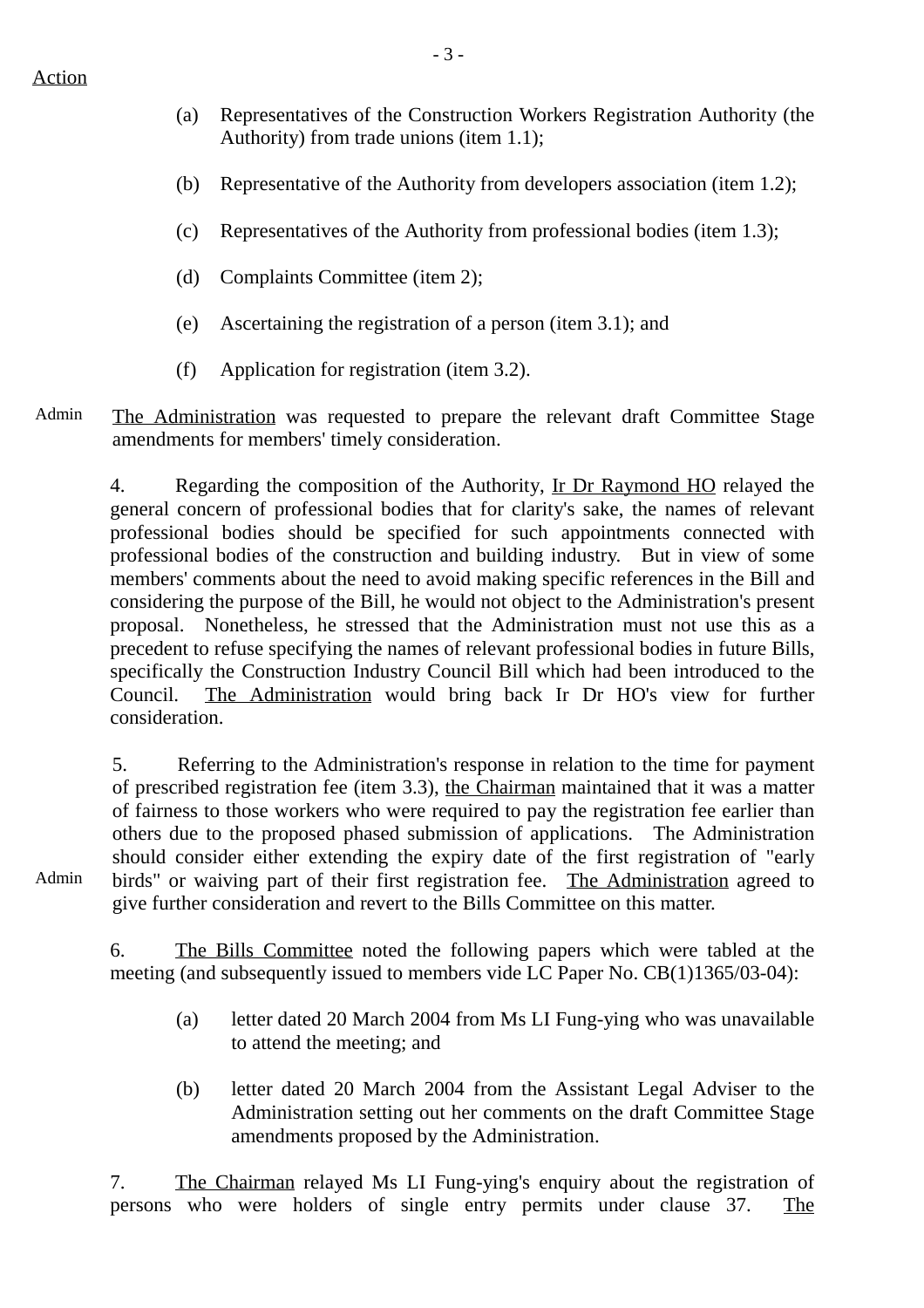Action

Administration confirmed that such persons were eligible for registration under the proposed system.

8. Mr LEUNG Fu-wah relayed Ms LI Fung-ying's stance that six years, instead of eight years as proposed by the Administration, should be adopted as the qualifying period for senior workers to be registered as "skilled workers (transitional)" under the Bill. If the Bills Committee had no consensus view on this matter, she would consider moving her own Committee Stage amendments when the Bill resumed second reading debate.

Admin 9. Both the Chairman and Ms CHAN Yuen-han were strongly of the view that six years should be adopted as the qualifying period. Mr Abraham SHEK said that the view of the trade associations should also be considered. After deliberation, the Administration was requested to give further consideration on this matter and to ascertain the stance of trade associations on the six-year proposal from some members.

# **III Any other business**

10. Members agreed that the next meeting would be held on 7 April 2004, at 10:45 am, to continue clause-by-clause examination of the Bill.

11. There being no other business, the meeting ended at 4:00 pm.

Council Business Division 1 Legislative Council Secretariat 2 April 2004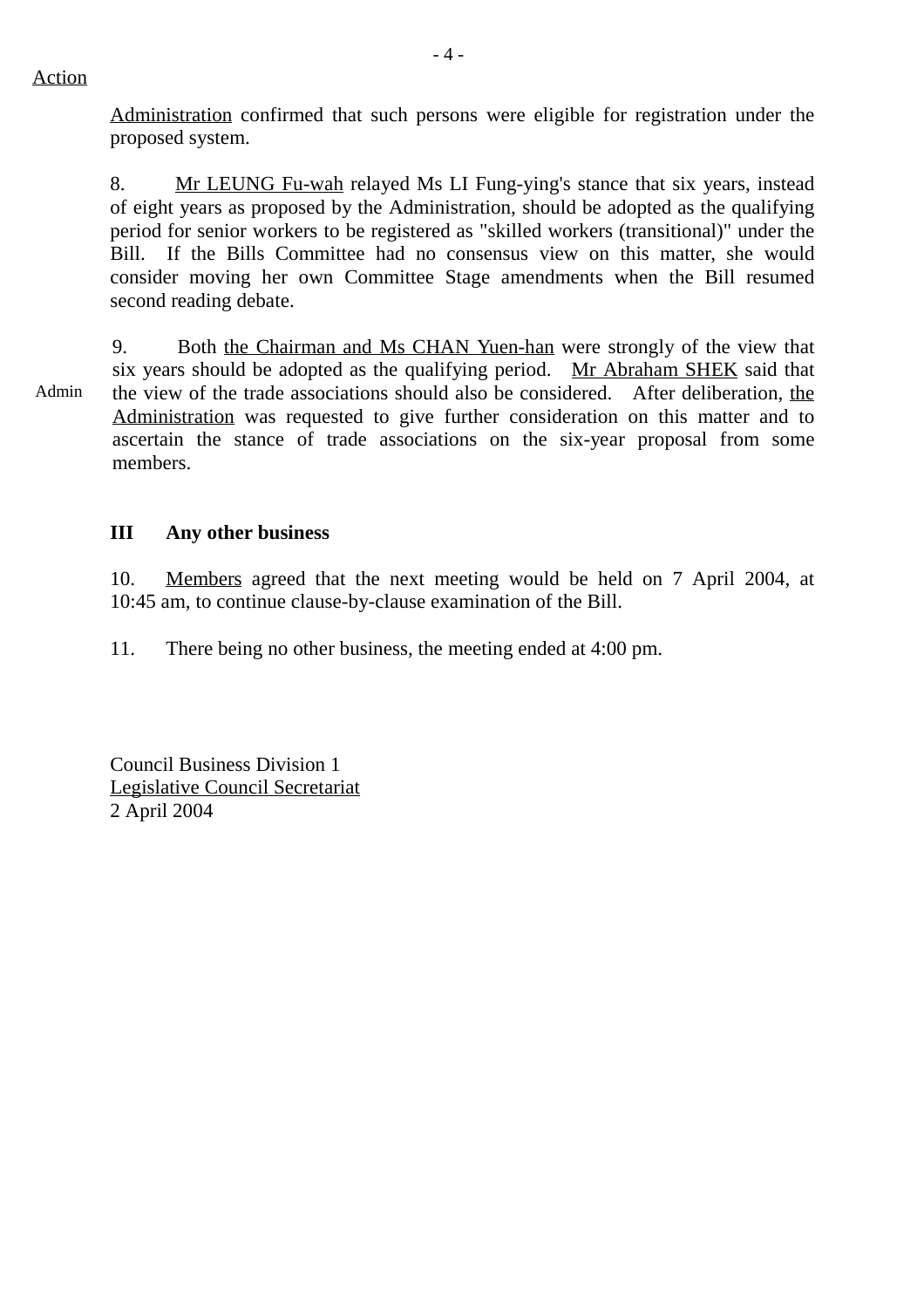### **Proceedings of the seventh meeting of the Bills Committee on Construction Workers Registration Bill Monday, 22 March 2004, at 2:30 pm in Conference Room B of the Legislative Council Building**

| <b>Time</b><br>marker                                                  | <b>Speaker</b>                                                                       | Subject(s)                                                                                                                                                                                                                                                                                                                                                                                                                                                                                                                                                                                                                                                        | <b>Action</b><br>required                                                                                                                                                   |  |  |  |  |  |
|------------------------------------------------------------------------|--------------------------------------------------------------------------------------|-------------------------------------------------------------------------------------------------------------------------------------------------------------------------------------------------------------------------------------------------------------------------------------------------------------------------------------------------------------------------------------------------------------------------------------------------------------------------------------------------------------------------------------------------------------------------------------------------------------------------------------------------------------------|-----------------------------------------------------------------------------------------------------------------------------------------------------------------------------|--|--|--|--|--|
| Agenda Item I - Confirmation of minutes of meeting and matters arising |                                                                                      |                                                                                                                                                                                                                                                                                                                                                                                                                                                                                                                                                                                                                                                                   |                                                                                                                                                                             |  |  |  |  |  |
| $000000 - 000137$<br>Chairman                                          |                                                                                      | Confirmation of minutes of the meeting<br>held on 1 March 2004<br>[LC Paper No. CB(1)1269/03-04]                                                                                                                                                                                                                                                                                                                                                                                                                                                                                                                                                                  |                                                                                                                                                                             |  |  |  |  |  |
|                                                                        | Agenda Item II - Meeting with the Administration                                     |                                                                                                                                                                                                                                                                                                                                                                                                                                                                                                                                                                                                                                                                   |                                                                                                                                                                             |  |  |  |  |  |
| $000138 - 002447$                                                      | Administration<br>Chairman<br>Mr LEUNG Fu-wah<br>Mr Abraham SHEK<br>Ir Dr Raymond HO | Administration's<br>The<br>response<br>to<br>matters raised by members at the last<br>meeting<br>[LC Paper No. CB(1)1287/03-04(01)]<br>Item 1 - Composition of the<br>Construction Workers Registration<br><b>Authority (the Authority)</b><br>- Reference to representatives from<br>"trade unions" in clauses $7(3)(b)(v)$ ,<br>12(b)(v), 16(2)(f)<br>- Reference to the representative from<br>developers<br>association in clause<br>7(3)(b)(vi)<br>- Specifying<br>the<br>number<br>of<br>representatives from professional<br>bodies in a new<br>clause<br>and<br>corresponding amendments to clause<br>$7(3)(b)(viii)$ and other provisions of<br>the Bill | The Administration to<br>provide draft Committee<br>Stage<br>amendments<br>(CSAs) to the relevant<br>provisions<br>agreed<br>as<br>with<br>the<br><b>Bills</b><br>Committee |  |  |  |  |  |
| $002448 - 003740$                                                      | Administration<br>Mr LEUNG Fu-wah<br>Chairman                                        | 2<br>Item<br>Proposed<br>complaints<br>$\sim$ $^{-1}$<br>mechanism<br>- The Administration to withdraw the<br>relevant provisions on complaints<br>against the level of competence of Committee<br>registered construction workers                                                                                                                                                                                                                                                                                                                                                                                                                                | The Administration to<br>provide draft CSAs to<br>the relevant provisions<br>as agreed with the Bills                                                                       |  |  |  |  |  |
| 003741-005822                                                          | Administration<br>Chairman<br>Mr LEUNG Fu-wah                                        | Item 3 - Register of Construction<br>workers<br>- Ascertaining the registration of a<br>person<br>- Application for registration<br>- Time for payment of prescribed<br>registration fee<br>- The Chairman's strong view that it is<br>unfair for those workers who are<br>required to pay the registration fee<br>earlier than other workers due to the<br>proposed phased<br>submission<br>of<br>applications.                                                                                                                                                                                                                                                  | The Administration to<br>further<br>consider<br>how<br>best<br>fair<br>to<br>ensure<br>treatment to the "early<br>birds"                                                    |  |  |  |  |  |